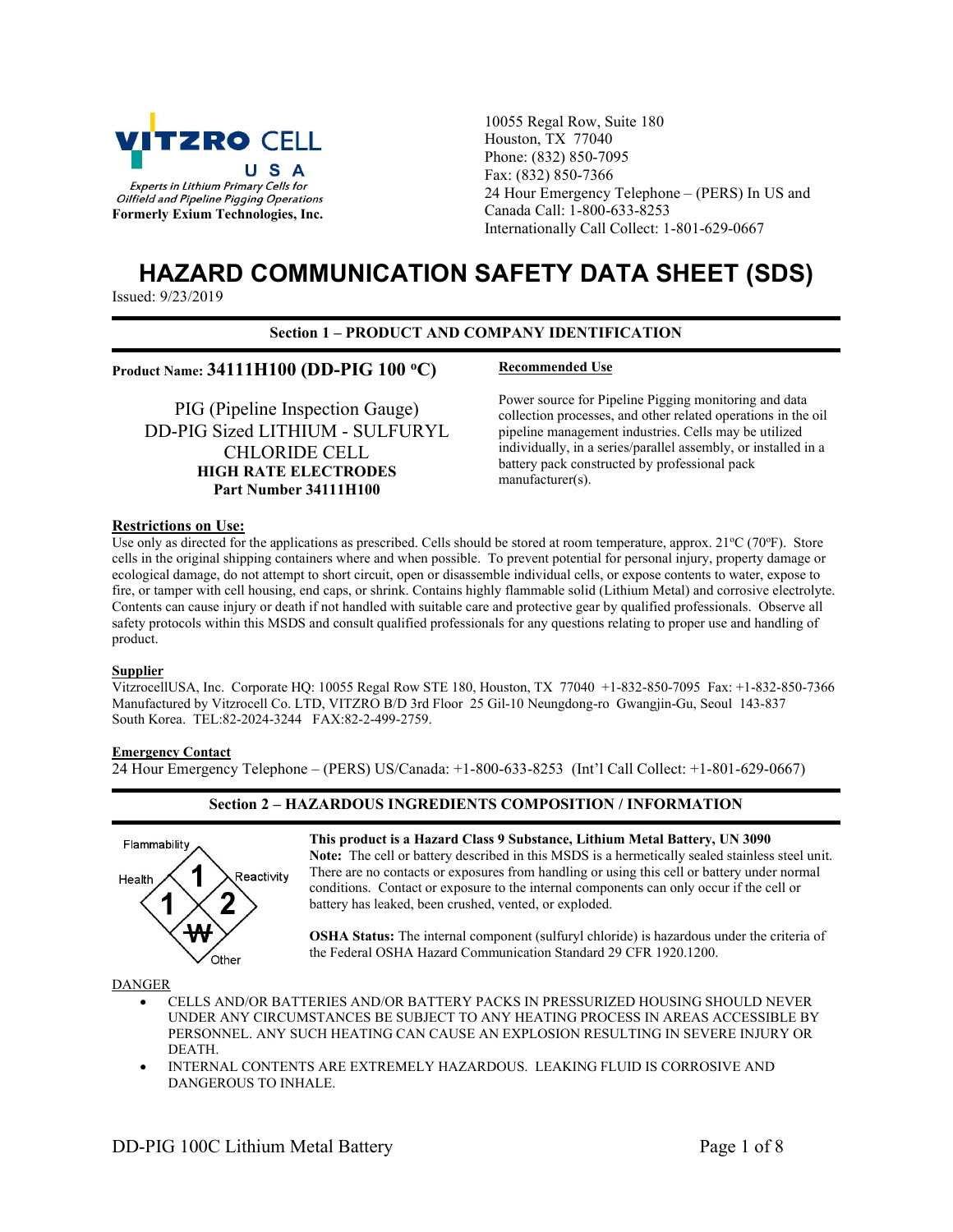- **BATTERIES ARE EXPLOSIVE AT HIGHER TEMPERATURES (ABOVE 180 °C / 365 °F), EXPOSED TO FIRE,** CHARGED, SHORT CIRCUITED, OR CRUSHED. WARNING: IT IS DANGEROUS TO APPLY EXTRERNAL HEAT SOURCES TO BATTERIES. EXPLOSION MAY RESULT IN SEVERE INJURY OR DEATH.
- DO NOT EXPOSE TO TEMPERATURES ABOVE TEMPERATURE RATING OF CELL (100  $^{\circ}$ C / 212  $^{\circ}$ F) AS SPECIFIED BY MANUFACTURER, DUE TO LEAK AND EXPLOSION HAZARD.DO NOT LET INTERNAL COMPONENTS ENTER MARINE ENVIRONMENTS. AVOID RELEASES INTO WATERWAYS, WASTEWATER OR GROUND WATER.
- DEPASSIVATION WARNING: Depassivate using resistance loading only. Battery may be placed in warm sunlight or in a warm room. Do not expose to any heat source other than ambient heat. Depassivation techniques can vary significantly with the user. Vitzrocell will work with each customer's unique situation on a case-by-case basis. Depassivation information may be obtained from VitzrocellUSA, Inc. (+1-832-850-7095).
- $\bullet$  DUE TO POTENTIAL UNRELIABILITY, IMPRECISION AND FAILURE POTENTIAL OF HEATING DEVICES, THE USE OF AN ADDED EXTERNAL HEAT SOURCE POSES A VERY REAL RISK OF PERSONAL INJORY OR DEATH TO PERSONS IN THE VICINITY OF A BATTERY BEING HEATED.
- IF CELL LEAKS OR VENTS: Primary Routes of Entry: Inhalation Carcinogenicity: Not listed by NTP, IARC, or regulated by OSHA. Health Hazards: Acute – Vapors are very irritating to skin, eyes, and mucous membranes. Inhalation of large quantities of sulfuryl chloride may result in pulmonary edema. Chronic – Overexposure can cause symptoms of non-fibrotic lung injury Signs and Symptoms of Exposure: Eye and mucous membrane irritation.

Medical Conditions Generally Aggravated by Exposure: Asthma, other respiratory disorders, skin allergies, and eczema.

# Section 3 – HAZARDS IDENTIFICATION

| <b>Hazardous Components</b> | (Approx. % | <b>Non-Hazardous Components</b> | (Approx. %  |
|-----------------------------|------------|---------------------------------|-------------|
| Lithium                     | $4 - 5\%$  | <b>Stainless Steel</b>          | $40 - 46\%$ |
| Sulfuryl Chloride           | $40 - 46%$ | Nickel                          | $1 - 5\%$   |
| Gallium Chloride (GaCl3)    | $5 - 7\%$  | Glass Separator                 | $1 - 3\%$   |
| Lithium Chloride            | $1 - 2\%$  | Carbon                          | $3 - 4\%$   |
| <b>Lithium Content:</b>     | 9.8 grams  | Other                           | $3 - 6\%$   |

| <b>Sulfuryl Chloride</b>                      | <b>OSHA: None Established</b>                                                                                                                         |
|-----------------------------------------------|-------------------------------------------------------------------------------------------------------------------------------------------------------|
| CAS# 7791-25-5                                | $ACGIH: 1.0$ ppm $(5.0$ mg/m <sup>3</sup> ) ceiling                                                                                                   |
| Gallium (III) Chloride<br>$CAS \# 13450-90-3$ | <b>OSHA: None Established</b><br><b>ACGIH: None Established</b><br>Vitzrocell Recommended based on AlCl <sub>3</sub> : 2 mg/m <sup>3</sup><br>TLV/TWA |
| Lithium                                       | <b>OSHA: None Established</b>                                                                                                                         |
| $CAS \# 7439-93-2$                            | <b>ACGIH: None Established</b>                                                                                                                        |
| <b>Lithium Chloride</b>                       | <b>OSHA: None Established</b>                                                                                                                         |
| $CAS \# 7447 - 41 - 8$                        | <b>ACGIH: None Established</b>                                                                                                                        |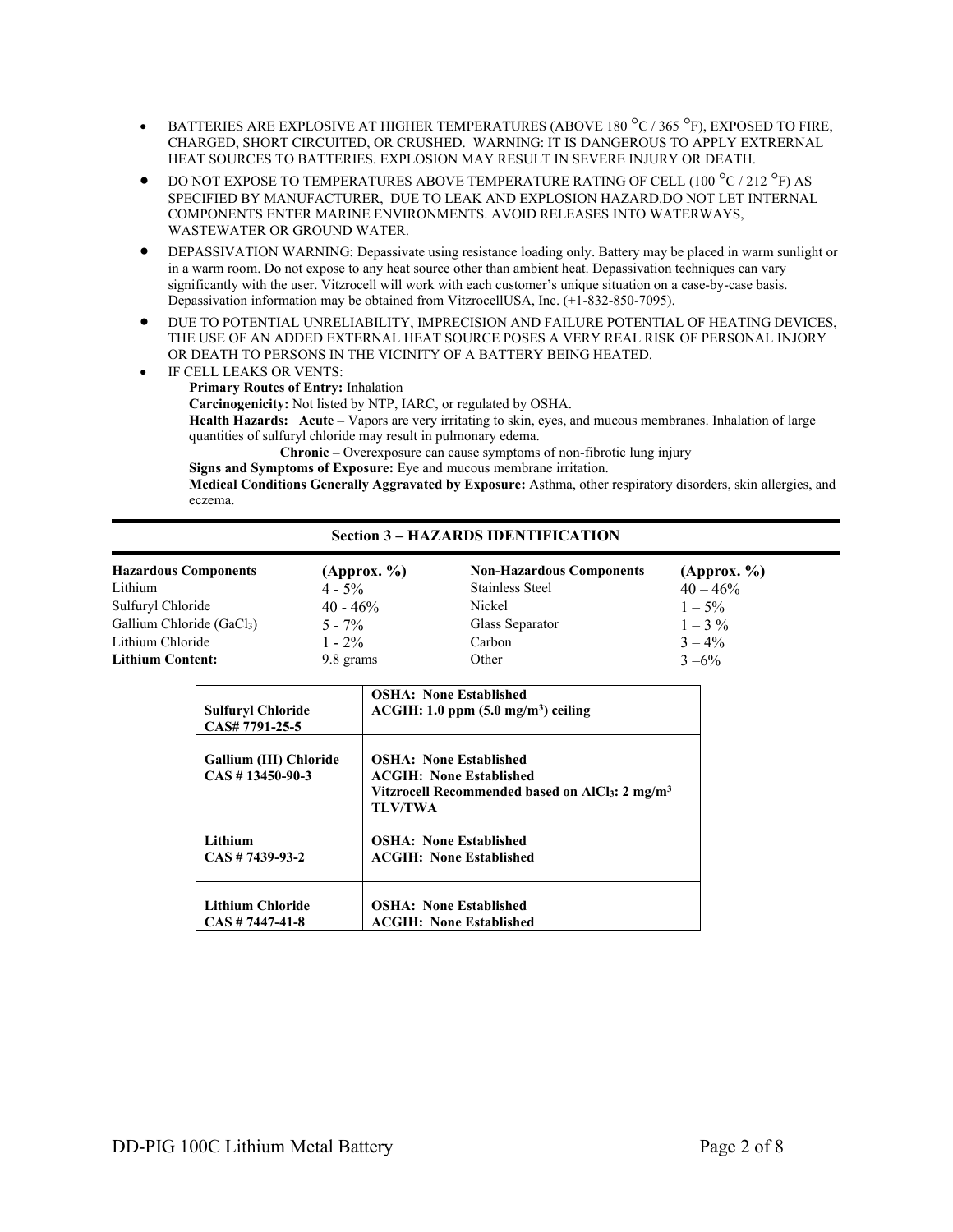#### Section 4 – FIRST AID MEASURES

Signs and Symptoms of Exposure: Eye and mucous membrane irritation.

Medical Conditions Generally Aggravated by Exposure: Asthma, other respiratory disorders, cough/throat irritation, skin allergies, and eczema.

| <b>Eye Contact:</b>  | Flush with running water for at least 15 minutes. Hold eyelids apart. Seek immediate medical attention.           |
|----------------------|-------------------------------------------------------------------------------------------------------------------|
|                      | Contact results in acidic burns.                                                                                  |
| <b>Skin Contact:</b> | Rinse with large amounts of running water. Avoid hot water and rubbing skin. A baking soda paste applied to       |
|                      | the contact will assist in neutralizing any acid present. If burns develop, seek medical attention. Contact       |
|                      | results in acidic burns from decomposition products HCl and SO <sub>2</sub> .                                     |
| <b>Inhalation:</b>   | Remove to fresh air. If breathing is difficult, administer oxygen. If not breathing, give artificial respiration. |
|                      | Inhalation of large quantities of sulfuryl chloride may result in pulmonary edema.                                |
| <b>Ingestion:</b>    | Drink copious amounts of water (or milk if available). Do not induce vomiting. NEVER GIVE ANYTHING                |
|                      | BY MOUTH TO AN UNCONSCIOUS PERSON. Immediately seek medical attention.                                            |

# Section 5 – FIRE FIGHTING MEASURES

Danger - Do not use water. Burning lithium will react violently with water, causing a fireball and spreading burning lithium (apx.  $1000 °C$ ,  $1832 °F$ ) up to 75 feet in all directions.

Extinguisher Media: Cover with copper powder (Navy 125s), Lith-X powder, Class D fire extinguisher, Dry Sodium Chloride, Graphite Powder, Pyrene G-1.

Special Fire Fighting Procedures: Cover with copper powder (Navy 125s), Lith-X powder, Class D fire extinguisher, dry lithium chloride, or graphite powder.

DO NOT USE: Water, moist sand, CO2, Class ABC, soda ash extinguisher, or AFFF (Aqueous Film Forming Foam) extinguisher. Wear protective breathing apparatus; a positive pressure Self Contained Breathing Apparatus (SCBA), or Air Purifying Respirator (APR).

Flash Point: N/A **Auto-Ignition Temp: N/A** Flammable Limits: N/A

Unusual Fire and Explosion Hazards: Do not short circuit, recharge, over discharge (discharge below 0.0 Volts), puncture, crush or expose to temperatures above 150 °C, 302 °F. Cell may leak, vent, or explode. If a bright white flame is present, lithium content is exposed and on fire, use a Class D fire extinguisher, or media above. Do not use water.

# Section 6 – ACCIDENTAL RELEASE MEASURES

Accidental Releases: Do not breathe vapors or touch liquid with bare hands (see section 2). See section 8 for PPE (Personal Protective Equipment) necessary for cleaning or containing an accidental leak.

Waste Disposal Methods: Evacuate area. If possible, a trained person should attempt to stop or contain the leak by neutralizing spill with soda lime or baking soda. A NIOSH Approved Acid Gas Filter Mask or Self-Contained Breathing Apparatus should be worn. Seal leaking battery and soda lime or baking soda in a plastic bag and dispose of as hazardous waste.

Aquatic Toxicity: Do not let internal components enter marine environments. Avoid releases into waterways, wastewater or groundwater.

Other: Follow North American Emergency Response Guide (NAERG) #138 for cells involved in an accident, cells that have vented, or have exploded.

# Section 7 – HANDLING & STORAGE

Storage: Cells should be stored at room temperature, approx. 21°C (70°F). Store cells in the original shipping containers where and when possible.

**Precautions:** Do not short circuit or expose to temperatures above  $100^{\circ}C$ ,  $212^{\circ}F$ . Do not recharge, over discharge, puncture or crush.

Other Conditions: Do not store cells in high humidity environments for long periods of time.

Handling: The cells and batteries are electrical storage devices. To avoid short circuiting the cell (and activating fuse, if equipped), remove all metallic jewelry, watches, etc from hands or wear gloves. Only handle cells on nonconductive surfaces such as wood, plastic, etc. to avoid shorting the cell. Make sure cells are not exposed to temperatures above 100 °C, 212 °F from heat-shrink gun, solder iron, resistance welding, etc. Contact Vitzrocell for specific handling and use concerns or questions. Recommended cells remain in their provided packaging containers until ready for use/installation.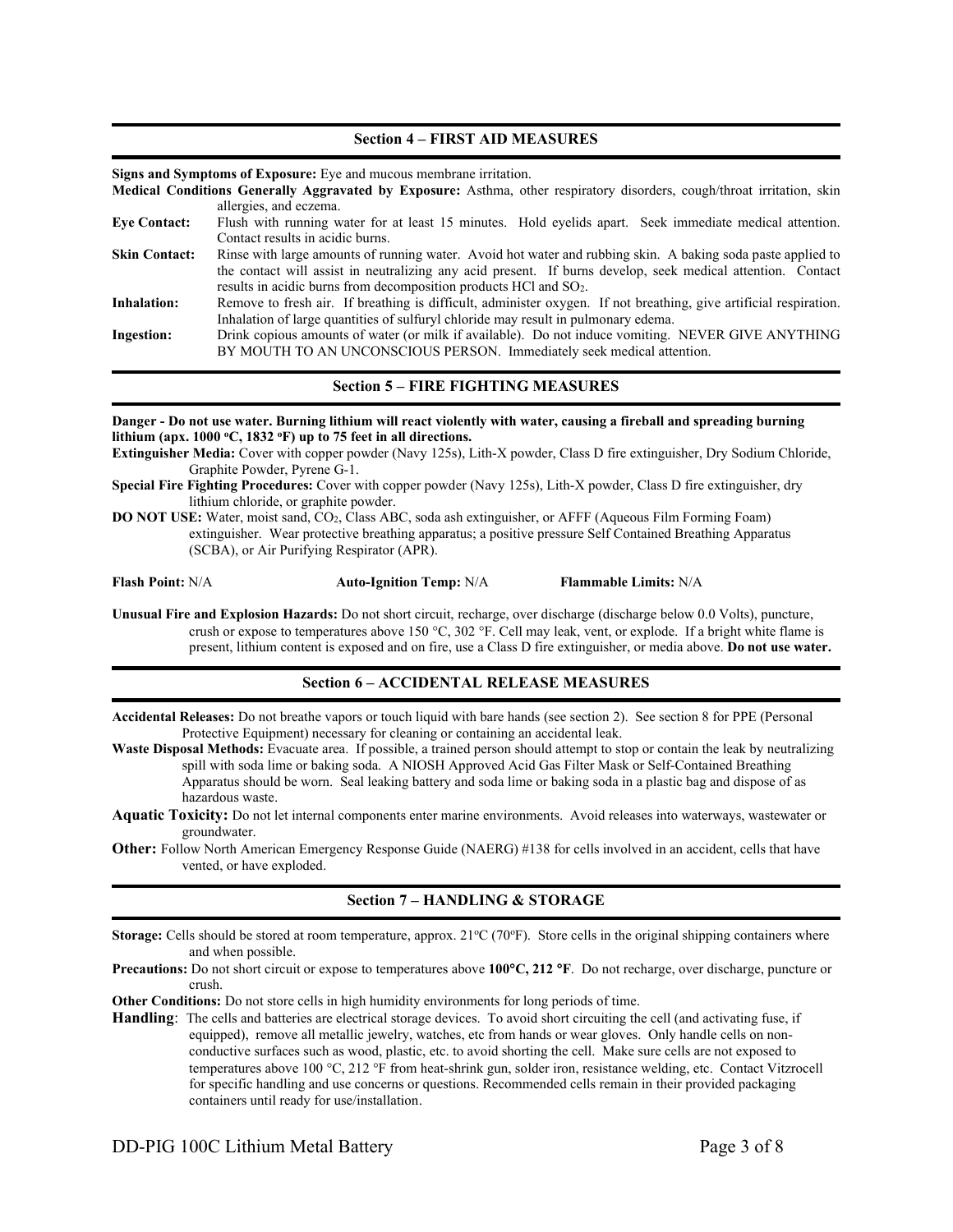Recycling/Disposal: Should be conducted only by professionals trained in the handling, disposal, transport and recycling of this material.

# Section 8 – EXPOSURE CONTROLS / PERSONAL PROTECTION

# When handling internal components:

Respiratory Protection: NIOSH Approved Acid Gas Filter Mask, or Self-Contained Breathing Apparatus. Protective Gloves: Outer Gloves Nitrile 15 mil (0.015 in), or thicker Inner gloves disposable nitrile. 15 mil PVC provides limited protection. Other glove materials will decompose quickly in contact with Sulfuryl Chloride electrolyte and are not recommended. Eye Protection: Chemical Worker Safety Glasses, lab goggles, or face shield. Ventilation To Be Used: Negative pressure chemical fume hood. Other Protective Clothing & Equipment: Protective Apron, Acid Resistant Protective Clothing, and face shield. Hygienic Work Practices: Use good chemical hygiene practice. Do not eat or drink when handling contents. Avoid

unnecessary contact.

# Section 9 – PHYSICAL AND CHEMICAL PROPERTIES

| <b>NOT Properties of the Cell</b> | <b>Properties of Internal Components</b>                                                                                                                                                                                                                             |
|-----------------------------------|----------------------------------------------------------------------------------------------------------------------------------------------------------------------------------------------------------------------------------------------------------------------|
| <b>Sulfuryl Chloride</b>          |                                                                                                                                                                                                                                                                      |
| Appearance:                       | Sulfuryl Chloride - Colorless to pale yellow fuming liquid.                                                                                                                                                                                                          |
| <b>Physical State:</b>            | Liquid                                                                                                                                                                                                                                                               |
| <b>Odor/Odor Threshold:</b>       | Sharp, pungent chlorine-type odor                                                                                                                                                                                                                                    |
| pH Level:                         | Inorganic liquid. No pH. When mixed with water, $pH \le 1$                                                                                                                                                                                                           |
| <b>Freezing/Melting Point:</b>    | Sulfuryl Chloride: -54.1 °C                                                                                                                                                                                                                                          |
| <b>Boiling Point:</b>             | Sulfuryl Chloride: 69.3°C                                                                                                                                                                                                                                            |
| <b>Flash Point:</b>               | N/A                                                                                                                                                                                                                                                                  |
| <b>Evaporation Rate:</b>          | N/A                                                                                                                                                                                                                                                                  |
| <b>Flammability (Solid/Gas)</b>   | No flammable                                                                                                                                                                                                                                                         |
| <b>Vapor Pressure:</b>            | Sulfuryl Chloride: 140mm Hg at 25 °C, 77 °F                                                                                                                                                                                                                          |
| <b>Vapor Density:</b>             | Sulfuryl Chloride: 4.65                                                                                                                                                                                                                                              |
| <b>Relative Density:</b>          | 1.67                                                                                                                                                                                                                                                                 |
| <b>Solubility in Water:</b>       | Sulfuryl Chloride: May decomposes violently on contact with water to produce HCl and<br>$H2SO4$ .                                                                                                                                                                    |
| <b>Partition Coefficient:</b>     | N/A                                                                                                                                                                                                                                                                  |
| <b>Auto-Ignition Temperature:</b> | N/A                                                                                                                                                                                                                                                                  |
| <b>Decomposition Temperature:</b> | Sulfuryl Chloride: When heated to decomp temperature, emits fumes of hydrogen chloride                                                                                                                                                                               |
|                                   | and sulfur oxides.                                                                                                                                                                                                                                                   |
| <b>Specific Gravity:</b>          | Sulfuryl Chloride: 1.67 g/mL                                                                                                                                                                                                                                         |
| <b>Melting Point:</b>             | -54.1 °C, -65.2 °F                                                                                                                                                                                                                                                   |
| <b>Evaporation Rate:</b>          | N/A                                                                                                                                                                                                                                                                  |
| <b>Water Reactive:</b>            | Sulfuryl Chloride hydrolyzes to form $H_2SO_4$ and HCl gasses and strongly acidic<br>wastewater. SO <sub>2</sub> Cl <sub>2</sub> may be slow to react in cold water. Addition of a base such as NaOH<br>or elevated temp may be required to initiate rapid reaction. |
| Lithium                           |                                                                                                                                                                                                                                                                      |
| Appearance:                       | Lithium Metal – Soft silver – white metal. The metal turns yellow, brown, and then black<br>upon exposure to moist air.                                                                                                                                              |
| <b>Physical State:</b>            | Solid                                                                                                                                                                                                                                                                |
| <b>Odor/Odor Threshold:</b>       | Lithium metal has no odor.                                                                                                                                                                                                                                           |
| pH Level:                         | NA                                                                                                                                                                                                                                                                   |
| <b>Freezing/Melting Point:</b>    | Lithium Metal: $180.5$ °C or 365 °F                                                                                                                                                                                                                                  |
| <b>Boiling Point:</b>             | Lithium Metal: 1336 °C or 2437 °F. Auto Ignition in air varies based on conditions. Low of<br>200 °C (392 °F) and High of 600 °C (1112 °F) have been reported.                                                                                                       |
| <b>Flash Point:</b>               | NA                                                                                                                                                                                                                                                                   |
| <b>Evaporation Rate:</b>          | NA                                                                                                                                                                                                                                                                   |
| <b>Flammability (Solid/Gas):</b>  | Solid                                                                                                                                                                                                                                                                |
| <b>Vapor Pressure:</b>            | Lithium Metal: NA at 25 $\degree$ C or 77 $\degree$ F                                                                                                                                                                                                                |
| <b>Vapor Density:</b>             | Lithium Metal: NA at 25 °C or 77 °F                                                                                                                                                                                                                                  |
| <b>Relative Density:</b>          | $0.534$ g/ml                                                                                                                                                                                                                                                         |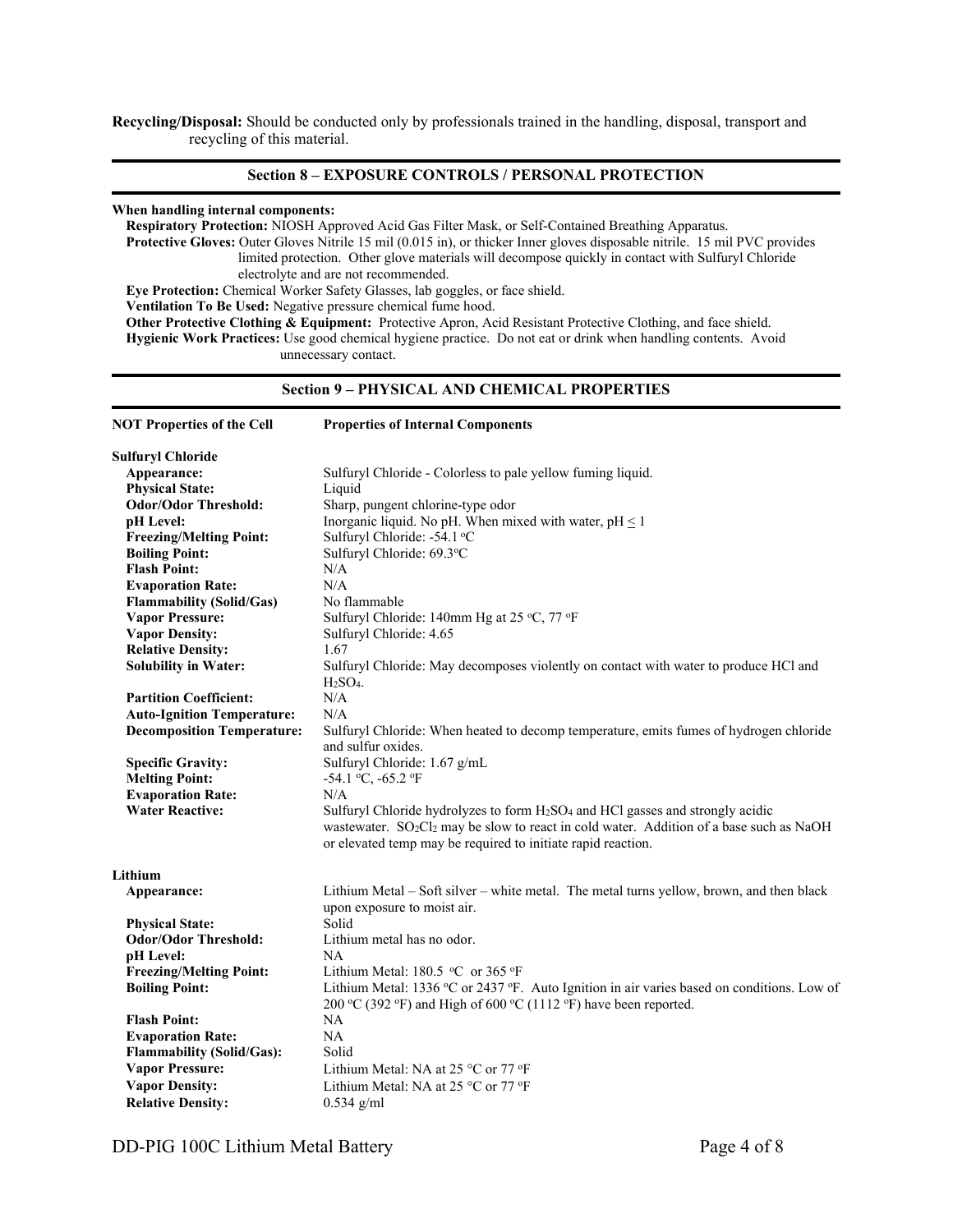| <b>Solubility in Water:</b>       | Lithium Metal: Decomposes violently on contact with water to produce flammable       |
|-----------------------------------|--------------------------------------------------------------------------------------|
|                                   | hydrogen gas. Lithium may also ignite as a result of water contact.                  |
| <b>Partition Coefficient:</b>     | 100% Aqueous & Basic Lithium Hydroxide (LiOH).                                       |
| <b>Auto-Ignition Temperature:</b> | 200 °C, 392 °F to 600 °C, 1112 °F                                                    |
| <b>Decomposition Temperature:</b> | NA                                                                                   |
| <b>Specific Gravity:</b>          | Lithium Metal: $0.543$ g / mL                                                        |
| <b>Water Reactive:</b>            | Lithium Metal Reacts with water to form hydrogen gas, caustic Lithium Hydroxide, and |
|                                   | basic wastewater.                                                                    |

# Section 10 – STABILITY & REACTIVITY

Stability: Stable

Conditions to Avoid: Temperatures in excess of 100 °C, 212 °F. High humidity for extended periods. Do not expose inner materials to water, flame or excessive heat. Incompatibility: N/A Hazardous Decomposition Products: Sulfur Dioxide (g), Hydrogen Chloride (g). Hazardous Polymerization: Will not occur.

Other: N/A

# Section 11 – TOXICOLOGICAL INFORMATION

| <b>Acute Toxicity:</b>   |                               |                                       |
|--------------------------|-------------------------------|---------------------------------------|
| <b>Sulfuryl Chloride</b> |                               |                                       |
|                          | $LC_{50}$ (Inhalation):       | 59 - 242 ppm (rat 1-hr)               |
|                          | $LD50$ :                      | N/A                                   |
|                          | <b>Eye Effects:</b>           | Corrosive                             |
|                          | <b>Skin Effects:</b>          | Corrosive                             |
| Aluminum (III)           |                               |                                       |
| <b>Chloride</b>          |                               |                                       |
|                          | LD <sub>50</sub> Oral:        | $380 \text{ mg}$ / kg (Rat)           |
|                          | LD <sub>50</sub> Dermal:      | 2 g/kg (Rabbit)                       |
|                          | <b>Eye Effects:</b>           | Corrosive                             |
|                          | <b>Other Effects:</b>         | Corrosive                             |
| Gallium (III) Chloride   |                               |                                       |
|                          | $LCL0$ Inhalation:            | $316$ mg / m <sup>3</sup> / 3 h (Rat) |
|                          | LD <sub>50</sub> Intravenous: | $47 \text{ mg} / \text{Kg}$ (Rat)     |
|                          |                               | Corrosive                             |
|                          | <b>Eye Effects:</b>           |                                       |

# Section 12 – ECOLOGICAL INFORMATION

Aquatic Toxicity: Do not let internal components enter marine environments. Avoid releases into waterways,

| wastewater or groundwater.            |                                        |
|---------------------------------------|----------------------------------------|
| <b>Bioaccumulative potential:</b>     | None.                                  |
| <b>Mobility in soil:</b>              | Unknown                                |
| <b>Persistence and degradability:</b> | Degrades to non-hazardous components.) |

# Section 13 – DISPOSAL CONSIDERATIONS

| <b>Proper Shipping Name:</b> Waste Lithium Metal Batteries                                                                            |
|---------------------------------------------------------------------------------------------------------------------------------------|
| <b>UN Number: 3090</b>                                                                                                                |
| <b>Hazard Classification: Class 9 (Misc.)</b>                                                                                         |
| <b>Packing Group: II</b>                                                                                                              |
| Labels Required: MISCELLANEOUS Hazard Class 9, HAZARDOUS WASTE                                                                        |
| <b>Waste Disposal Code: D003</b>                                                                                                      |
| Waste Management: Vitzrocell Cells may be managed as universal waste, confirm with your local, state, or provincial                   |
| regulators.                                                                                                                           |
| <b>Other:</b> All lithium sulfuryl chloride batteries should be disposed of by a certified hazardous waste disposal facility. Contact |
| Vitzrocell Technologies for recommended disposal facilities.                                                                          |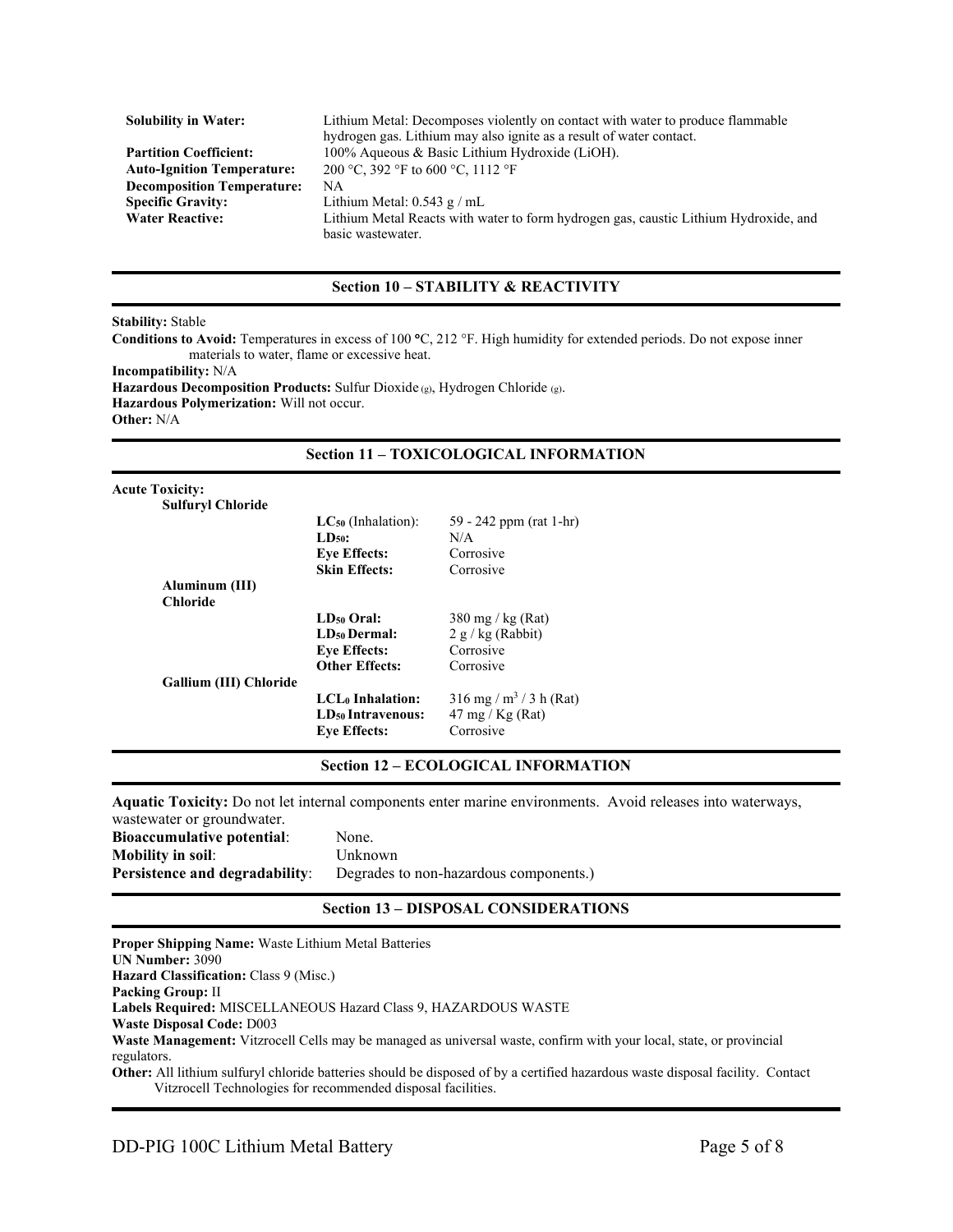# US DOT (per CFR 172.101) and IATA/ICAO

UN Testing Procedure: UN Manual of Test and Criteria Chapter 38.3 Revision 4.0 – This product has been properly tested to ensure product is safe for all means of transport.

Proper Shipping Name Per IATA: Lithium Metal Batteries.

#### UN Number: UN 3090

Hazard Classification: Class 9 (Misc.) – See IATA 7.4.8 label specifications

#### Packing Group: II

Packing Instructions: IATA 968, 969, and 970 - To ensure safe transport, it is highly recommended all personnel involved with the packaging, marking, labeling and shipping of this material review these specific packaging procedures to reduce the possibility for an incident to occur while product is in transport. The repercussions of a Lithium Battery incident while in transport could be severe.

Labels Required: MISCELLANEOUS HAZARD CLASS 9 with tab to indicate proper shipping name and UN number (Lithium Metal Battery, UN 3090).

# Other Label Requirements:

- 1. CARGO AIRCRAFT ONLY This label is required if operator or state regulations specify quantity of material exceeds or is deemed unacceptable for transport via passenger aircraft
- 2. Primary Lithium Batteries As required by the US DOT, an addition label using the design specifications listed in CFR 49 Part 173.185.b.5 must be applied to each shipping container to identify product as Primary Lithium Batteries.
- 3. Caution Label As required by IATA regulations, a caution label MUST be applied to each package identifying the enclosed product (Lithium Batteries) and the special procedure to be followed in the event that the package is damaged

Emergency Services: All shipments of hazardous materials MUST include a 24/7 contact number for use in the event of an emergency.

#### Hazardous Materials Transport Instructional Materials:

- 4. All personal who will package, label, mark and ship hazardous materials MUST be correctly trained with the below material in order to legally and safety transport hazardous materials.
- 5. IATA Dangerous Goods Regulations Most recent edition available. This document will provide the clearest understanding of handling hazardous materials shipping procedures, and is a MUST if your company will transport hazardous material via AIR.
- 6. USDOT CFR 49 Parts 100 185 covers all methods of hazardous material transport with the USA.
- 7. Additional research may be required due to specific procedures required by individual operators (carriers) and states (Countries).

# Section 15 – REGULATORY INFORMATION

OSHA Status: The internal component (Sulfuryl Chloride) is hazardous under the criteria of the Federal OSHA Hazard Communication Standard 29 CFR 1920.1200.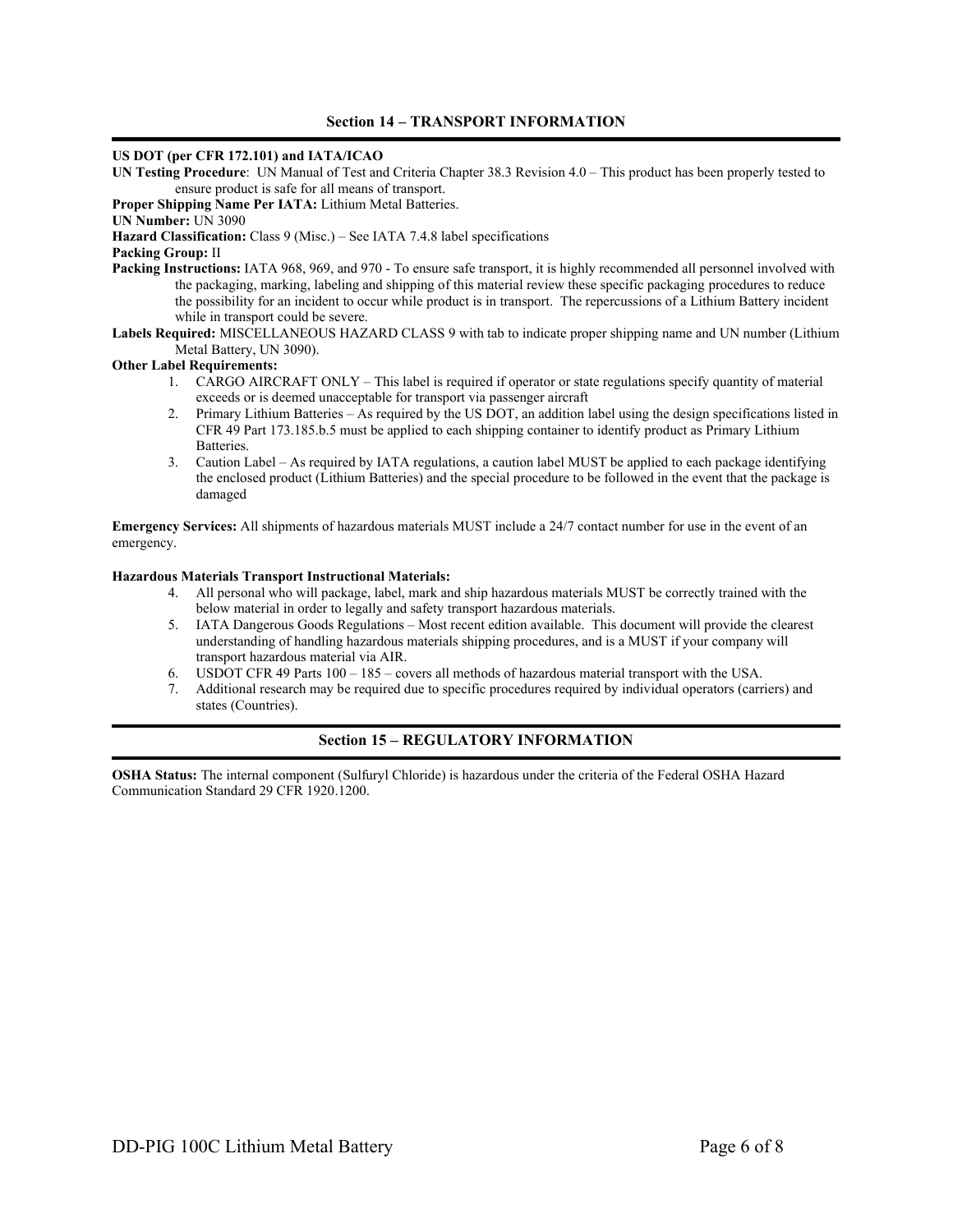# Section 16 – OTHER INFORMATION

# Lithium Battery Safety

With proper use and handling, lithium batteries have demonstrated an excellent safety record. The success and wide use of lithium batteries is partially due to the fact that they contain more energy per unit weight than conventional batteries. However, the same properties that result in a high energy density also contribute to potential hazards if the energy is released at a fastuncontrolled rate. In recognition of the high-energy content of lithium systems, safety has been incorporated into the design and manufacture of all Vitzrocell cells and batteries. However, abuse or mishandling of lithium batteries can result in hazardous conditions. The information provided here is intended to give users some guidelines to safe handling and use of lithium batteries.

# Battery Abuse

In general, the conditions that cause damage to cells and batteries that jeopardize safety are: summarized on the label of each battery. These conditions include:

- Exposure to External Heat Sources
- Short Circuit
- Charging
- Forced Over discharge
- Excessive heating or incineration
- Crush, puncture or disassembly
- Very rough handling or high shock and vibration could also result in cell damage.

#### Battery Handling and Inspection Guidelines

The most frequent forms of cell abuse can easily be identified and controlled in the workplace. It is our experience that inadvertent short circuits are one of the largest single causes of field failures. Problems associated with shorting as well as other hazardous conditions can be greatly reduced by observing the following guidelines:

- Cover all metal work surfaces with an insulating material.
- The work area should be clean and free of sharp objects that could puncture the insulating sleeve on each battery.
- Never remove the shrink-wrap from a cell or battery pack.
- All persons handling cells should remove jewelry items such as rings, wristwatches, pendants, etc., that could come in contact with the battery terminals.
- If batteries are removed from their original packages for inspection, they should be neatly arranged to preclude shorting.
- Batteries should be transported in plastic trays set on pushcarts. This will reduce the chances of batteries being dropped on the floor, causing physical damage.
- All inspection tools (calipers, rulers, etc.) should be made from non-conductive materials, or covered with a nonconductive tape.
- Batteries should be inspected for physical damage. Batteries with dented cases or terminal caps should be inspected for electrolyte leakage. Electrolyte leaks typically have a sharp chlorine and/or sulfur odor, and leaking areas may form white/yellow crystals or solids. If any are noted, the battery should be disposed of in the proper manner.

#### Battery Storage

Batteries should be stored in their original containers. Store batteries in a well ventilated, cool, dry area. Store batteries in an isolated area, away from combustible materials. Never stack heavy objects on top of boxes containing lithium batteries to preclude crushing or puncturing the battery case.

#### Handling During Product Assembly

All personnel handling batteries should wear appropriate protective equipment such as safety glasses.

- Do not solder wires or tabs directly to the battery. Only solder to the leads welded to the cell by the manufacturer.
- Never touch a cell case directly with a hot soldering iron. Heat sinks should be used when soldering to the tabs, and contact with the solder tabs should be limited to a few seconds.
- Cells should not be forced into (or out of) battery holders or housings. This could deform the cell causing an internal short circuit, or fracturing the glass to metal hermetic seal, causing an electrolyte leak.
- All ovens or environmental chambers used for testing cells or batteries should be equipped with an independent overtemperature controller to protect against excessive heat. Heating batteries is dangerous, and can result in cell explosions or leaks.
- Only precision convection ovens should be used for cell testing. Lesser ovens may exhibit uneven heating and hot spots that can exceed the rated temperature of the battery.